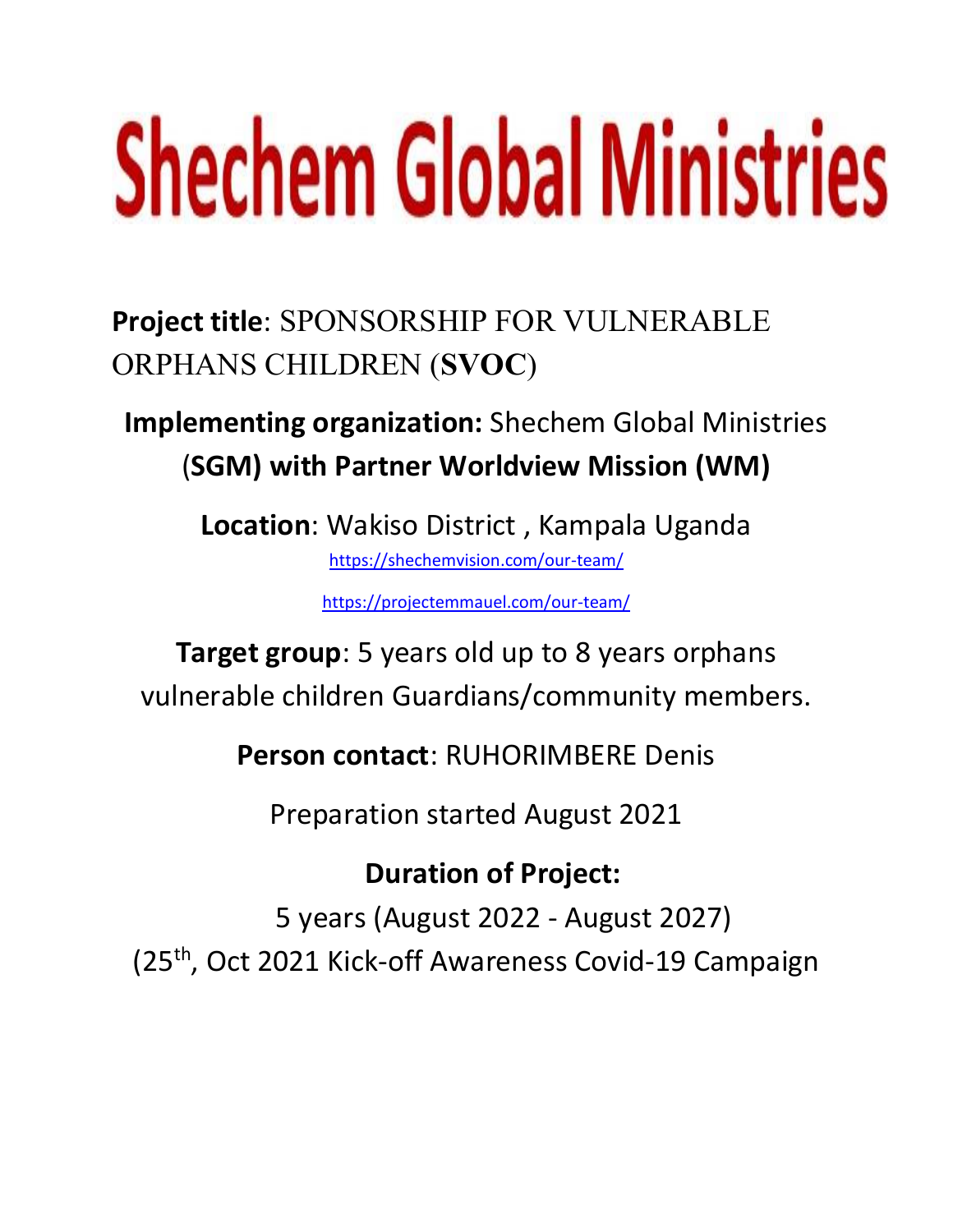## **EXECUTIVE SUMMARY**:

The proposed project, (SGM), which started in January 2000, is in the capacity of implementing Agency and in the line with the government development activities.

The project is especially intended to address the problems of children in Sake sector especially in terms of health and education needs, due to AIDS scourge in this village which has increased the number of orphans and disadvantaged children and or worsening their condition of living. However, the major **goal** of this project is to help disadvantaged children get an opportunity to study for self sustenance and **NOT** dependants on the community they live in.

## -BACK GROUND. **1.0 Brief description of Shechem Global Ministries**

In Rwanda, most orphaned children are as a result of the AIDS/ HIV. Moreover with rampant poverty, these orphans can't care for themselves. Old people well above 68years are often left to care them, these two are helpless. Non HIV/AIDS orphans are equally vulnerable children who need to be helped. These Children, apart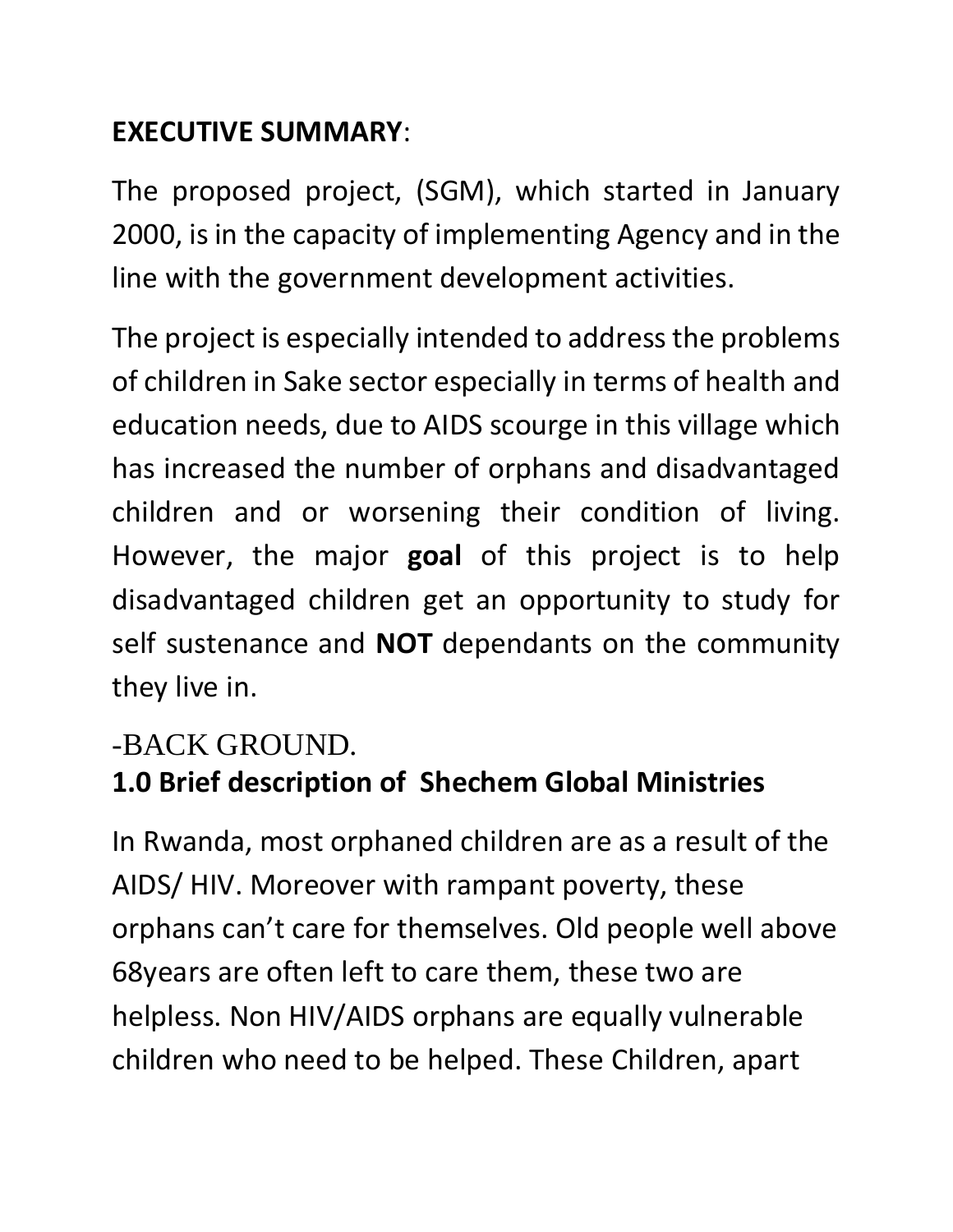from failure to raise school fees (tuitions) are also unable to meet their basic needs, food, shelter, medical care, sanitary towel for mature girls and even company.

SGM, therefore was founded as response to this problems faced by these orphans.

The organization was set up to give a hope to the lives of these orphans, to find their tuition to pay their education, to give them relevance in life. Feed them, not just with any food but a balanced diet that gives them resistance to diseases .Also to find for them some shelters where possible to give them a belonging. Responding to their ailments /sickness through medical care and counseling them. Indeed the organization has come up to actualize them to their situations so that they are able to overcome them.

Despite government's effort to enable everybody access education through introducing universal primary education (UPE) some children in Sake Sector failed to continue with education .this is because they can't afford scholastic materials such as uniforms books pencils feeding and other necessities of life.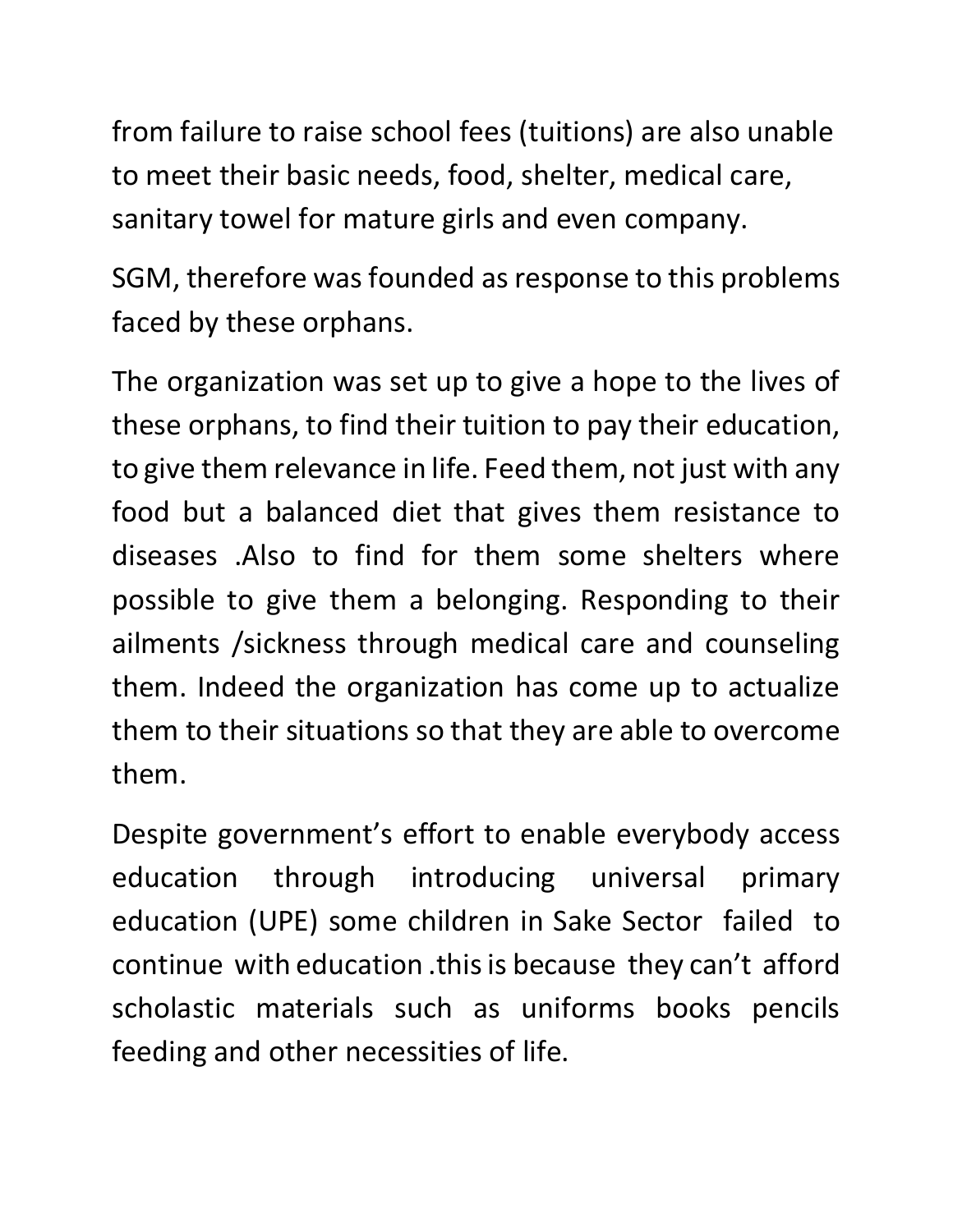Even at secondary level much as the government has tried all it can to introduce universal secondary education (USE), still some children especially orphans and needy are unable go to school like their counter parts at the primary level they can't afford the basic necessities of life.

On top of that, it has registered Eighty orphans (80) the percentage of girls is higher than boy orphans in Sake sector.

However, (SGM), does not aim at challenging government program but to supplement on government's effort of helping orphans and the needy of which Wakiso District is part. And is working hand in hand with other non government organizations(NGO'S) to sort out those problems .However, (SGM), was initiated by a group of 5 people who felt it's worth addressing the problems of orphans and disadvantaged children and people living with **AIDS (PLWS)** in the communities whose conditions of living have worsened especially in Sake sector.

Through commitment, devotion and determination, this project is helping all of those 80 orphans and disadvantaged children in Sake sector due to limited funds from committee member.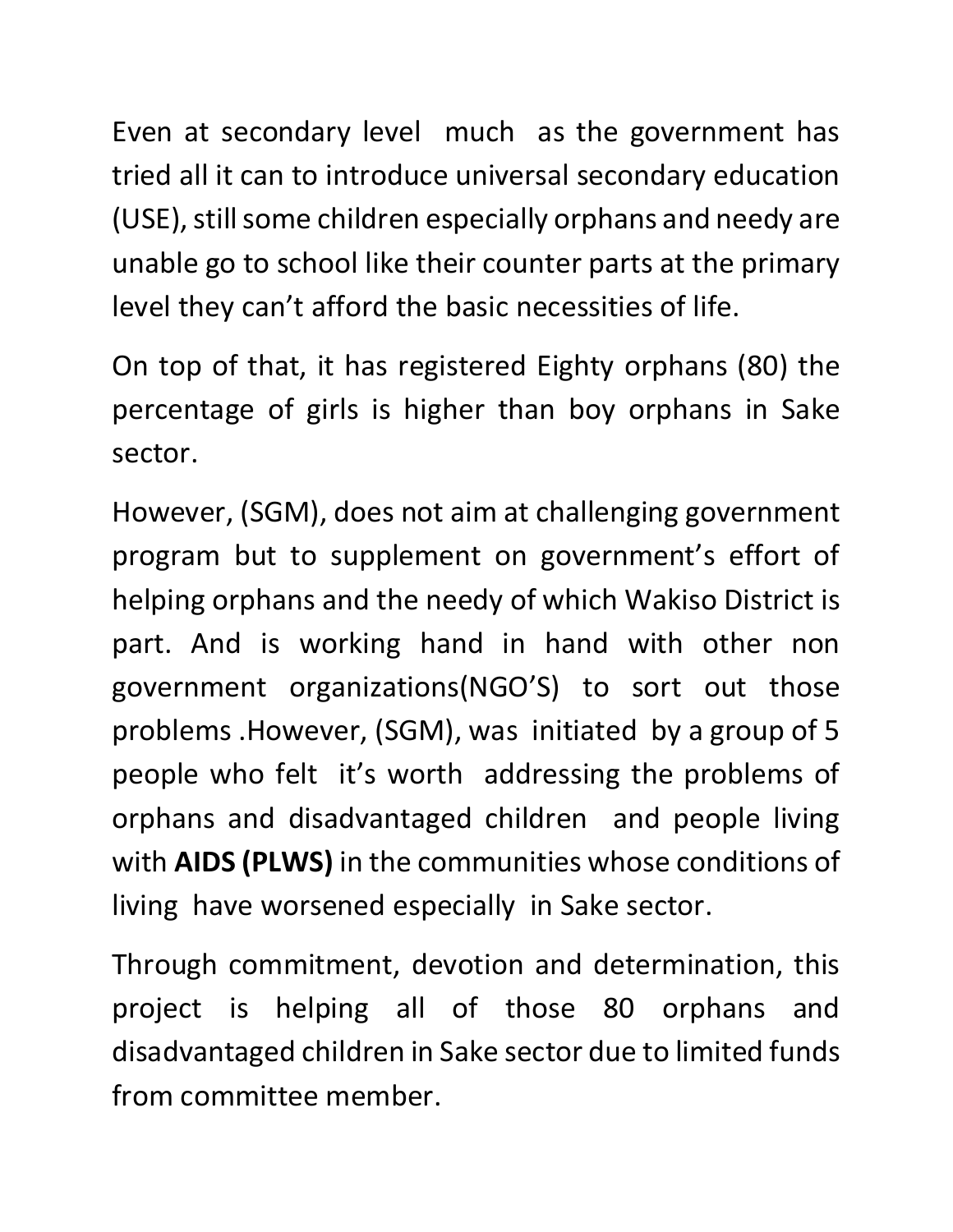# **2.4. The Problem of orphans and other vulnerable children**

The very low level of education among the whole population of the community which has been attributed to the increasing number of orphans as a result of HIV and AIDS scourge that has hit the village for many years. Subsistence agriculture being the major way of livelihood has made it very difficult for the parents to send their children to school due to the increasing cost of education. The most affected and vulnerable category here is the orphans with no proper care and protection, no education, no food, no clothes and medical care. Worst, some of the children at years low as 11 are heading families taking responsibility of catering for the young ones as well as finding away for their education. In an attempt to do so, they end up meeting with young men and women to earn survival with money less than \$1, coupled with HIV and AIDS. This has encouraged and increased on the rate of infections among the young population in Sake sector. The project is therefore initiated to target the orphans and the vulnerable children and to empower them by providing education to the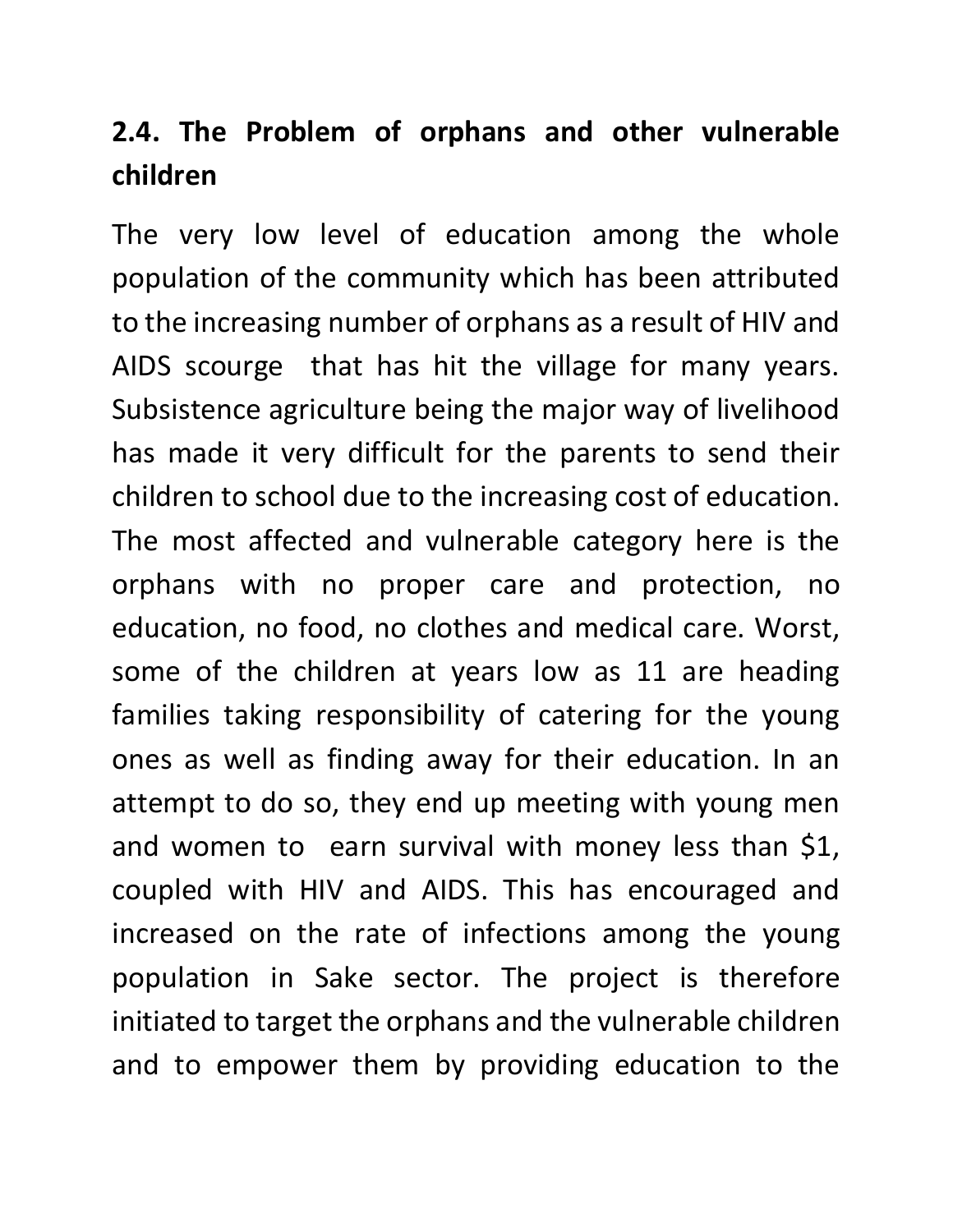bright ones and also empowering their guardians to carry out income generating activities that would further keep them even if the project ended.

# **2.5 INTERVENTIONS MANAGEMENT PLAN**

This project is currently being managed /run by volunteers.

The committee members (executive committee) currently **NOT** being paid and are changed with the following responsibilities.

Making and amendment of constitutions

Recruitment and dismissal where necessary of project staff

Monitoring and evaluation of project activities

Lobbying for funds from other sources donors to ensure rapid development of the project

**The project coordinator He/ she caries out the following activities**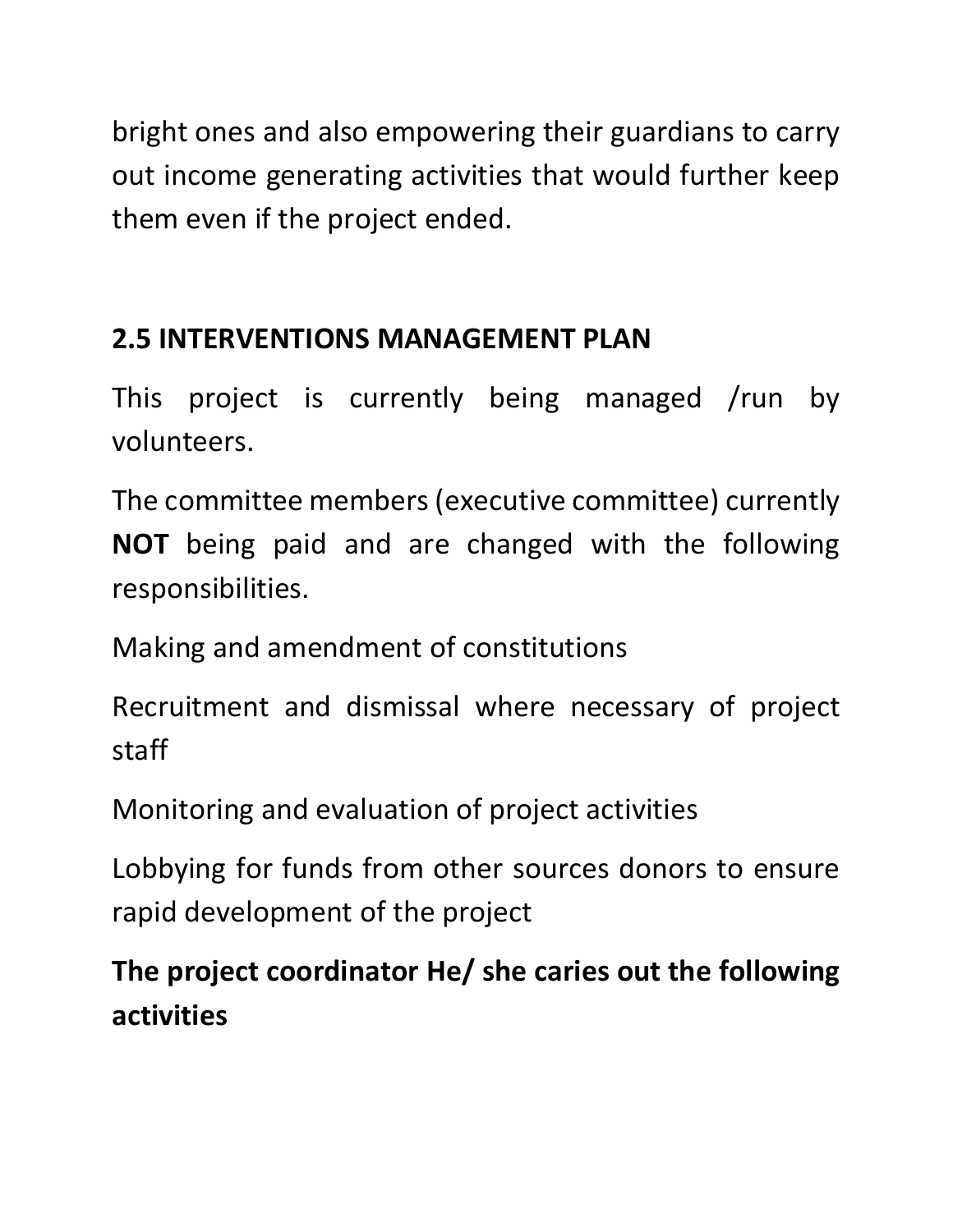Planning coordination and implimantation of project activities

Day to day management of project office and project /or project staffs

Reports to the executive committees

# **The project Accountants, He /she carries out the following activities**

Keeps all financial records of the project.

Prepares monthly budgets for the project operation

Updates project books of accounts.

Reports to the coordinator and the executive communities.

## 2.6. **Goal of the project**

#### **Objectives and activities:**

To support orphans and other vulnerable children to acquire education through sponsorship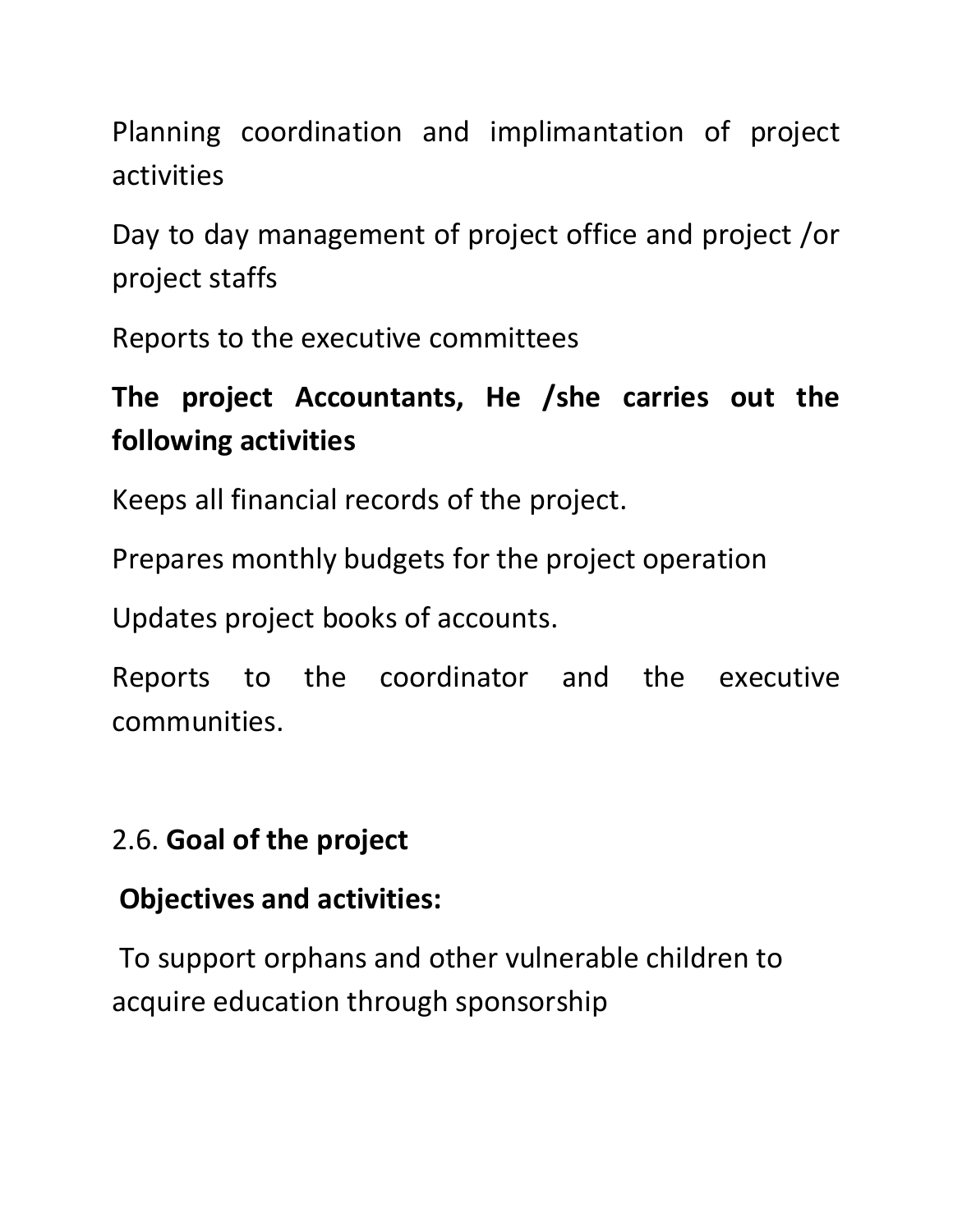#### **Activities**:

- Pay school fees, uniforms and other scholastic materials.
- Organize meetings with the guardians, committees and Local leaders.
- Buying land for future orphanage caring centre
- To support orphans /homes and guardians of the OVCs
- Identify and register orphans
- Take their pictures
- Update their profiles.
- Provide mosquito Nets to needy homes.

#### **SCHEDULE OF ACTIVITIES FOR THE PROJECT**

| <b>Activities to be</b> | Personnel   | Q <sub>1</sub> |              |   | Q <sub>2</sub> |              |   | Q <sub>3</sub> |              |   | Q4           |    |    |
|-------------------------|-------------|----------------|--------------|---|----------------|--------------|---|----------------|--------------|---|--------------|----|----|
| implemented             | responsible |                | <b>Month</b> |   |                | <b>Month</b> |   |                | <b>Month</b> |   | <b>Month</b> |    |    |
|                         |             |                | 2            | 3 | 4              | 5            | 6 |                | 8            | 9 | 10           | 11 | 12 |
| Assisting orphans to    |             |                |              |   |                |              |   |                |              |   |              |    |    |
| acquire education in    |             |                |              |   |                |              |   |                |              |   |              |    |    |
| Sake sector             |             |                |              |   |                |              |   |                |              |   |              |    |    |
| Identifying all orphans |             |                |              |   |                |              |   |                |              |   |              |    |    |
| and other vulnerable    |             |                |              |   |                |              |   |                |              |   |              |    |    |
| children in Sake Sector |             |                |              |   |                |              |   |                |              |   |              |    |    |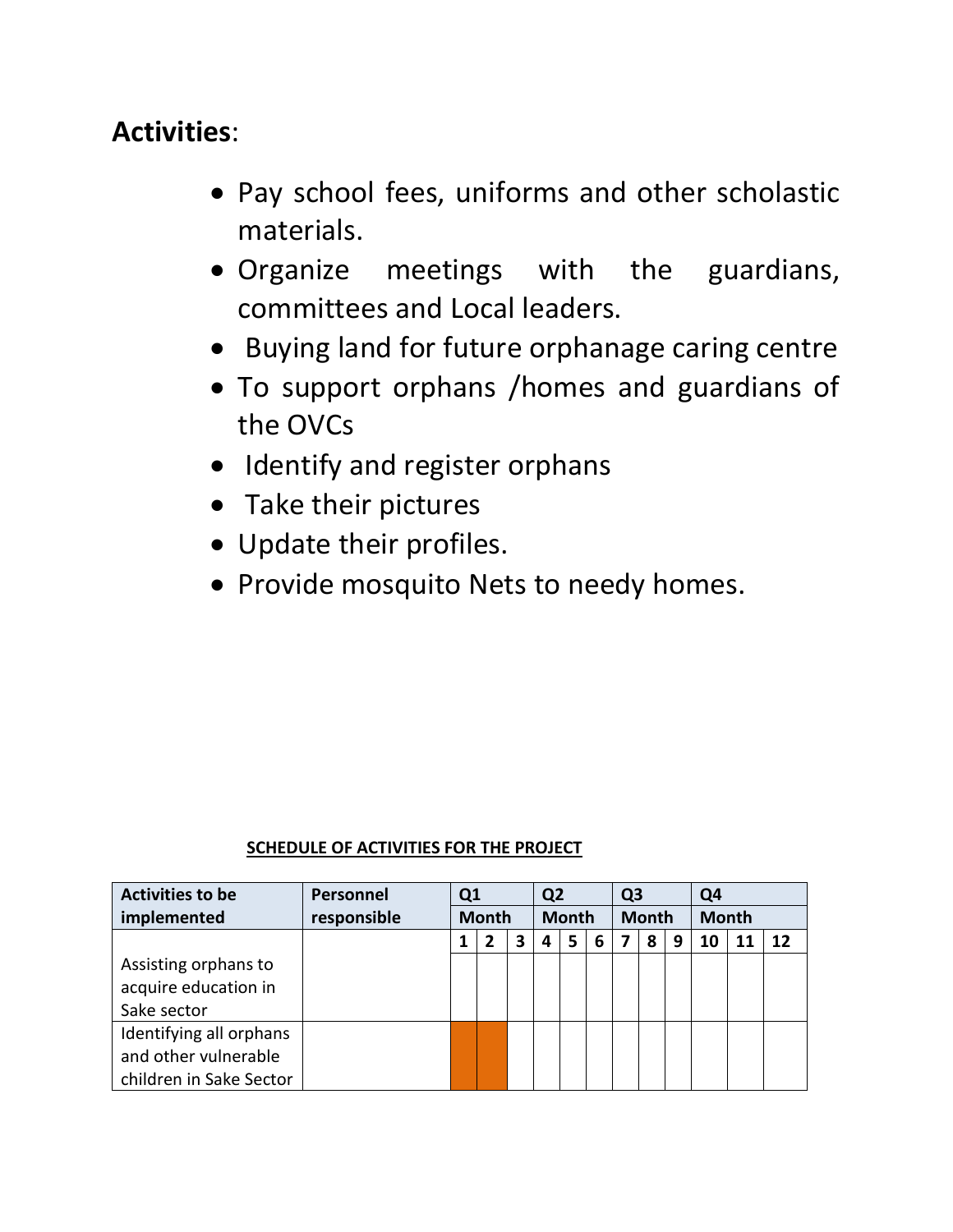| Take pictures of        |  |  |  |  |  |  |  |
|-------------------------|--|--|--|--|--|--|--|
| vulnerable children     |  |  |  |  |  |  |  |
| Have their profiles up- |  |  |  |  |  |  |  |
| dated to be done by     |  |  |  |  |  |  |  |
| the social worker       |  |  |  |  |  |  |  |
| Organize 3 meetings     |  |  |  |  |  |  |  |
| for guardians and local |  |  |  |  |  |  |  |
| leaders                 |  |  |  |  |  |  |  |
| Pay school fees; buy    |  |  |  |  |  |  |  |
| uniforms, books pens    |  |  |  |  |  |  |  |
| and scholastic          |  |  |  |  |  |  |  |
| materials.              |  |  |  |  |  |  |  |
| Organize an Easter      |  |  |  |  |  |  |  |
| and end of year         |  |  |  |  |  |  |  |
| parties for the         |  |  |  |  |  |  |  |
| children                |  |  |  |  |  |  |  |
| Identifying and buy     |  |  |  |  |  |  |  |
| land                    |  |  |  |  |  |  |  |
| Identifying sick        |  |  |  |  |  |  |  |
| children                |  |  |  |  |  |  |  |
| Provide health          |  |  |  |  |  |  |  |
| seminar and             |  |  |  |  |  |  |  |
| counseling              |  |  |  |  |  |  |  |
| Provide animal like     |  |  |  |  |  |  |  |
| cows, goats, pigs in    |  |  |  |  |  |  |  |
| needy homes             |  |  |  |  |  |  |  |
| Provide mosquito nets   |  |  |  |  |  |  |  |
| to needy home           |  |  |  |  |  |  |  |

#### **LOGICAL FRAMEWORK FOR SGM ,ORPHANAGE PROJECT (Sake sector) 2021-2027**

| Intervention<br>logic(summary of<br>adjectives and<br>activities) | <b>Objectively verifiable</b><br>indicators | <b>Means of verification</b> | Important<br>considerations |
|-------------------------------------------------------------------|---------------------------------------------|------------------------------|-----------------------------|
| Goal: To assist the                                               | *Enable the children to                     | *Fill reports.               | *Availability of funds.     |
| orphans to                                                        | acquire skills necessary                    | *Observations.               | *School is present and      |
| acquire education and                                             | for their proper living                     | *School reports and          | has                         |
| improve their quality of                                          | and integration into                        | Recommendations.             | Facilities.                 |
| life in RUSHESHE village                                          | the Community.                              |                              |                             |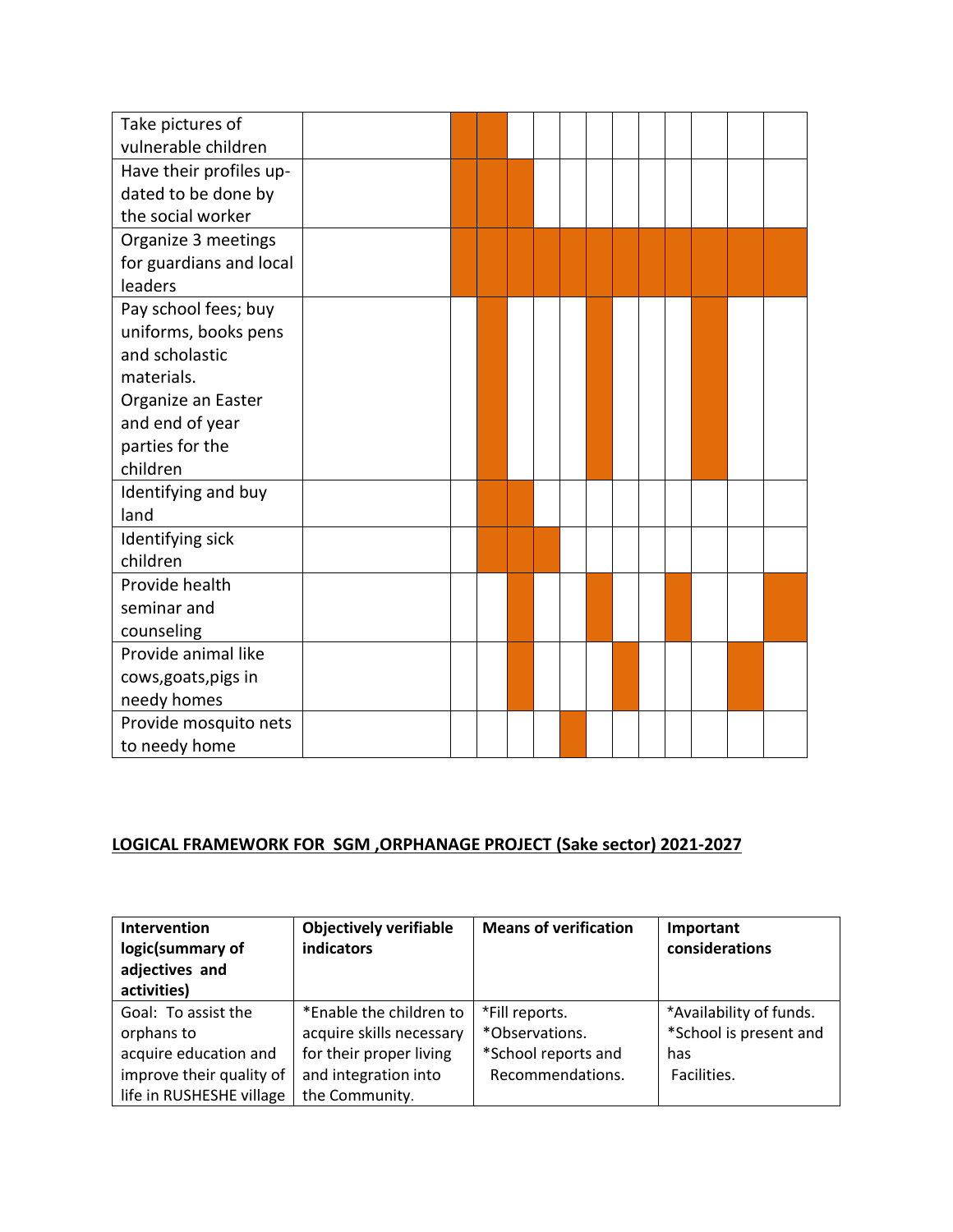| by the end of the year<br>2017                                                                                                                                   |                                                                                                                                                |                                                                                                       | *Children are willing to<br>learn and acquire skills.                                                                             |
|------------------------------------------------------------------------------------------------------------------------------------------------------------------|------------------------------------------------------------------------------------------------------------------------------------------------|-------------------------------------------------------------------------------------------------------|-----------------------------------------------------------------------------------------------------------------------------------|
| Purpose: To provide<br>education and health<br>support to the orphans<br>and vulnerable<br>children.                                                             | *Number of orphans<br>and vulnerable<br>children supported via<br>education.<br>*HIV/AIDS and health<br>related<br>Services provided           | *Survey reports<br>*Workshop/seminars<br>Attendance lists.<br>*Project<br>implementation<br>documents | *Availability of money<br>and at<br>Least 1health worker.<br>*Drugs are provided.<br>*There is a health unit<br>at the<br>School. |
| Objective: To provide<br>financial, moral and<br>material<br>support to the orphans<br>and vulnerable children<br>up to<br>2020 (Renewable every<br>five years.) | *Number of orphans<br>and vulnerable<br>children supported.<br>*Number of meetings<br>held.<br>*Number of<br>sensitization work-<br>Shops held | *Sensitization reports<br>*Seminar attendance<br>lists.<br>*Project<br>implementation<br>documents.   | *Availability of funds.<br>*Active involvement of<br>all<br>Stake holders for the<br>period.<br>*Volunteers are<br>supportive.    |
| <b>Activities</b>                                                                                                                                                |                                                                                                                                                |                                                                                                       |                                                                                                                                   |
| *Identify needy<br>orphans and vulnerable<br>children in the village.                                                                                            | *Number of orphans<br>and vulnerable<br>children supported.<br>*Number of boys and<br>girls<br>Attending school                                | *Project<br>implementation<br>documents.<br>*Records                                                  | *Social workers are<br>active.<br>*Funds are available.<br>*Community is<br>supportive.<br>*Volunteers are<br>supportive          |
| *Take pictures and fill<br>their profiles.                                                                                                                       | *No. of forms filled.<br>*Quality of data filled                                                                                               | *Reports.<br>*Registers                                                                               | *There will be a<br>functional<br>Camera                                                                                          |
| *Pay school fees and<br>other school needs for<br>the children<br>Like uniforms, books,<br>pens, pencils and shoes                                               | *Number of orphans<br>and vulnerable<br>children actually<br>getting support.                                                                  | *School reports.<br>*Receipts.<br>*Registers.                                                         | *Timely funding and<br>proper<br>Accountability.                                                                                  |

DRAFT PROPOSED BUDGET FOR THE PROJECT

| <b>ACTIVITY</b>  | <b>Chillings</b> | <b>COST IN USD</b> |
|------------------|------------------|--------------------|
| <b>EDUCATION</b> |                  |                    |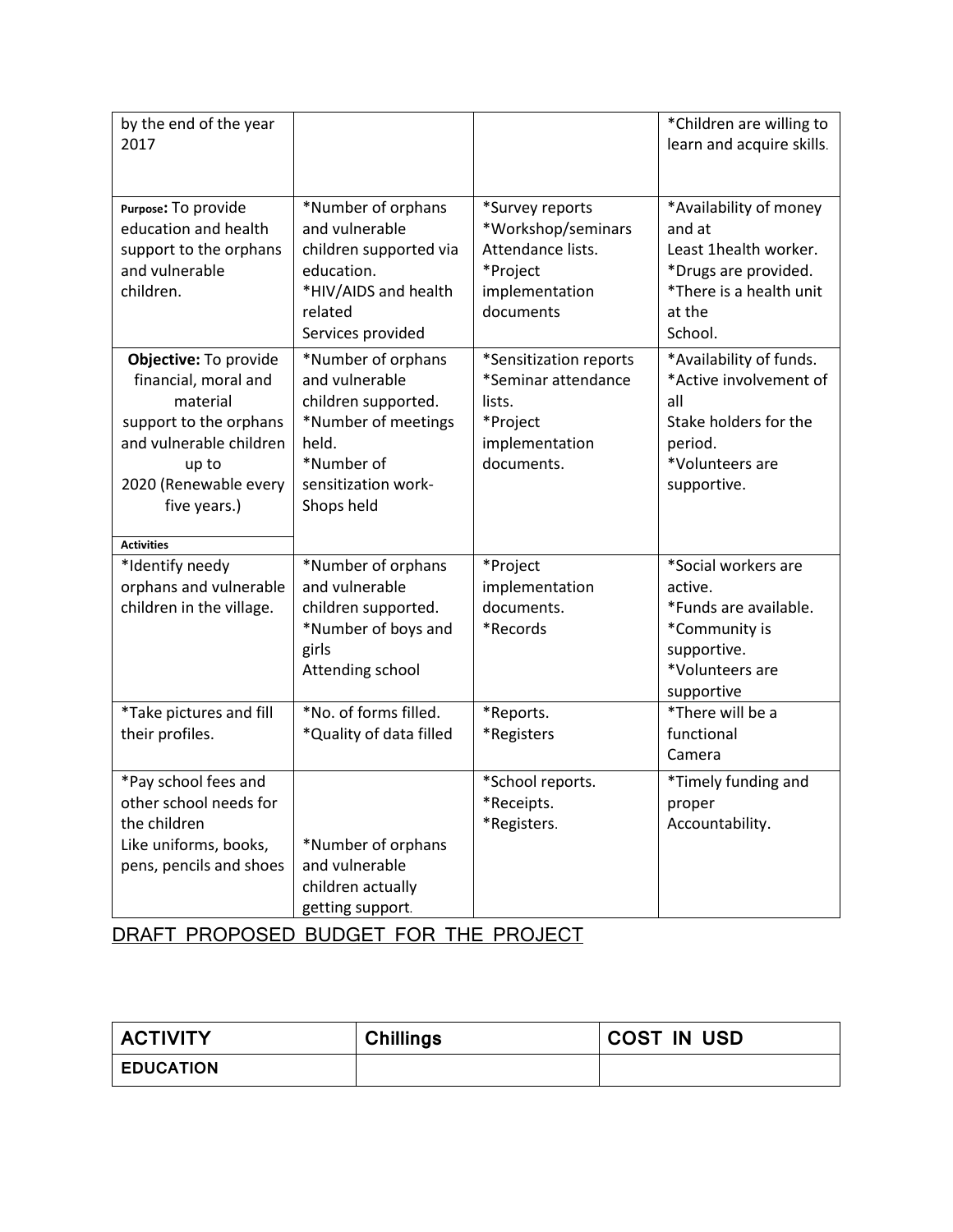| Sponsoring 80 OVCs from the<br>village 7500x3terms x80                                 | 1,986,582.85 | 2301.95   |
|----------------------------------------------------------------------------------------|--------------|-----------|
| Conduct 3 meetings with the<br>people,<br>guardians,<br>local<br>leaders and committee | 388,50       | 450       |
| Organize 2 Community<br>work shops                                                     | 194,175      | 225       |
| <b>Buying land</b>                                                                     | 10,356,000   | 12000     |
| Films<br>and<br>picture<br>Development                                                 | 215,750      | 250       |
| <b>SUB-TOTAL</b>                                                                       |              | 15,226.95 |
|                                                                                        |              |           |
| <b>HEALTH AND SANITATION</b>                                                           |              |           |
| Conduct<br>seminars<br>about<br>HIV/AIDS                                               | 647,250      | 750       |
| Provide 80 mosquito nets.                                                              | 612,730      | 710       |
| food diet to the<br>Provide<br>children                                                | 2,373,250    | 2750      |
| <b>SUB-TOTAL</b>                                                                       |              | 4,210     |
|                                                                                        |              |           |
| <b>ADMINSTRATION</b>                                                                   |              |           |
| Salaries for 4 workers and 2                                                           | 1,510,250    | 1750      |
| Allowance<br>for<br>$\overline{2}$<br>social<br>workers.                               | 388,50       | 450       |
| Rent for the office                                                                    | 345,200      | 400       |
| Waters and electricity bills                                                           | 302,050      | 350       |
| subscription,<br>Internet<br>telephone and postage bills                               | 204,531      | 237       |
| Secondhand<br>vehicle<br>for<br>children transportation                                | 10,356,000   | 12000     |
| Annual Fuel and service                                                                | 2,373,250    | 2750      |
| <b>SUB - TOTAL</b>                                                                     |              | 17,937    |
| <b>GRAND - TOTAL</b>                                                                   |              | 37,373.95 |